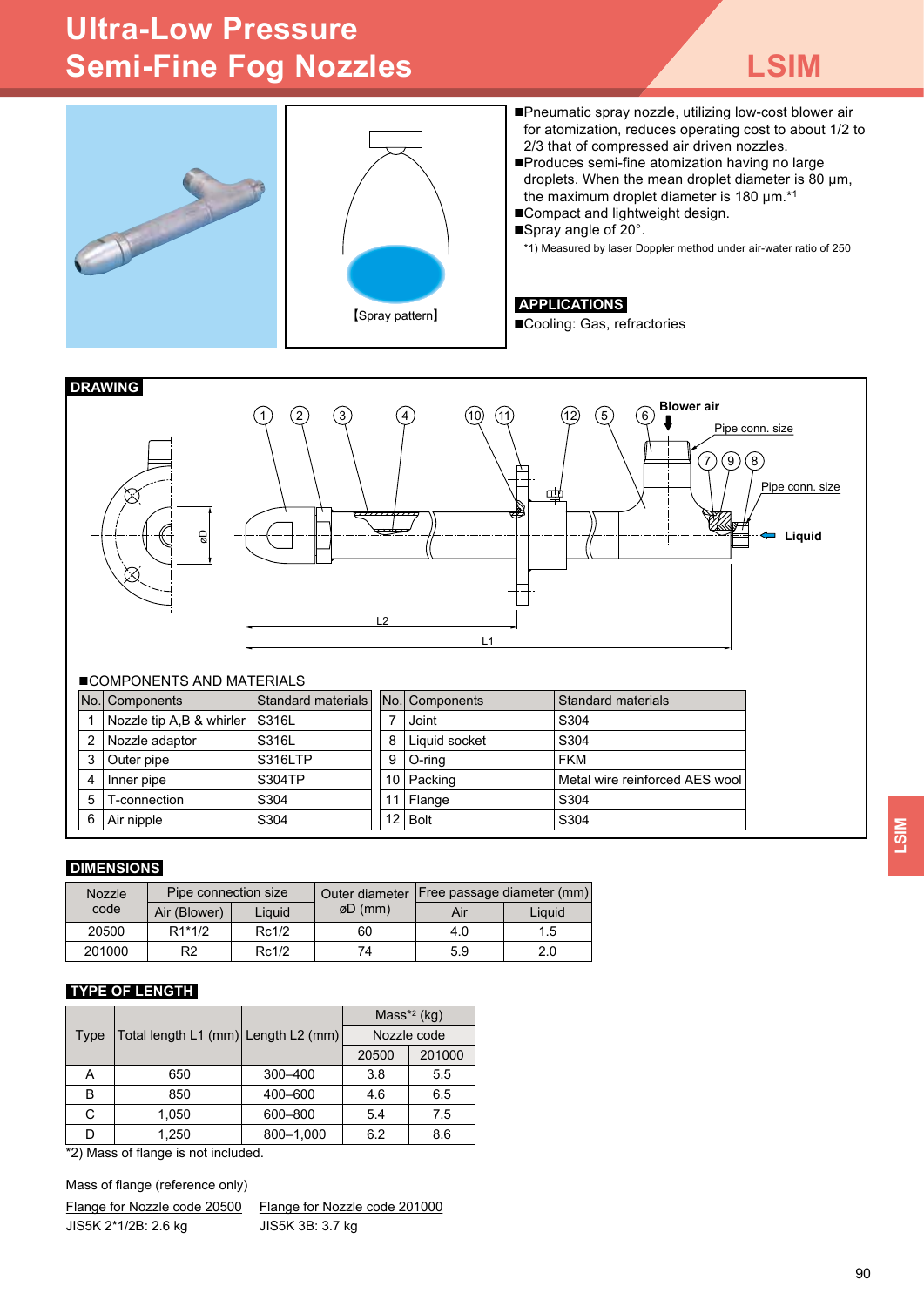# **FLOW-RATE DIAGRAMS**

■How to read the chart

- 1. The spray capacity shown is for one nozzle.
- 2. Red lines (–) represent blower air pressures Pa in MPa. Green lines (-) represent air-water ratio Qa/Qw.
- 3. Figures in ovals **○** indicate Sauter mean diameters (μm) measured by laser Doppler method.
- 4. Relation between liquid pressure and spray capacity of each nozzle is shown (as blue line) in the graphs to the right of flow-rate diagrams.

#### **■LSIM20500**





#### **■LSIM201000**





**LSIM**